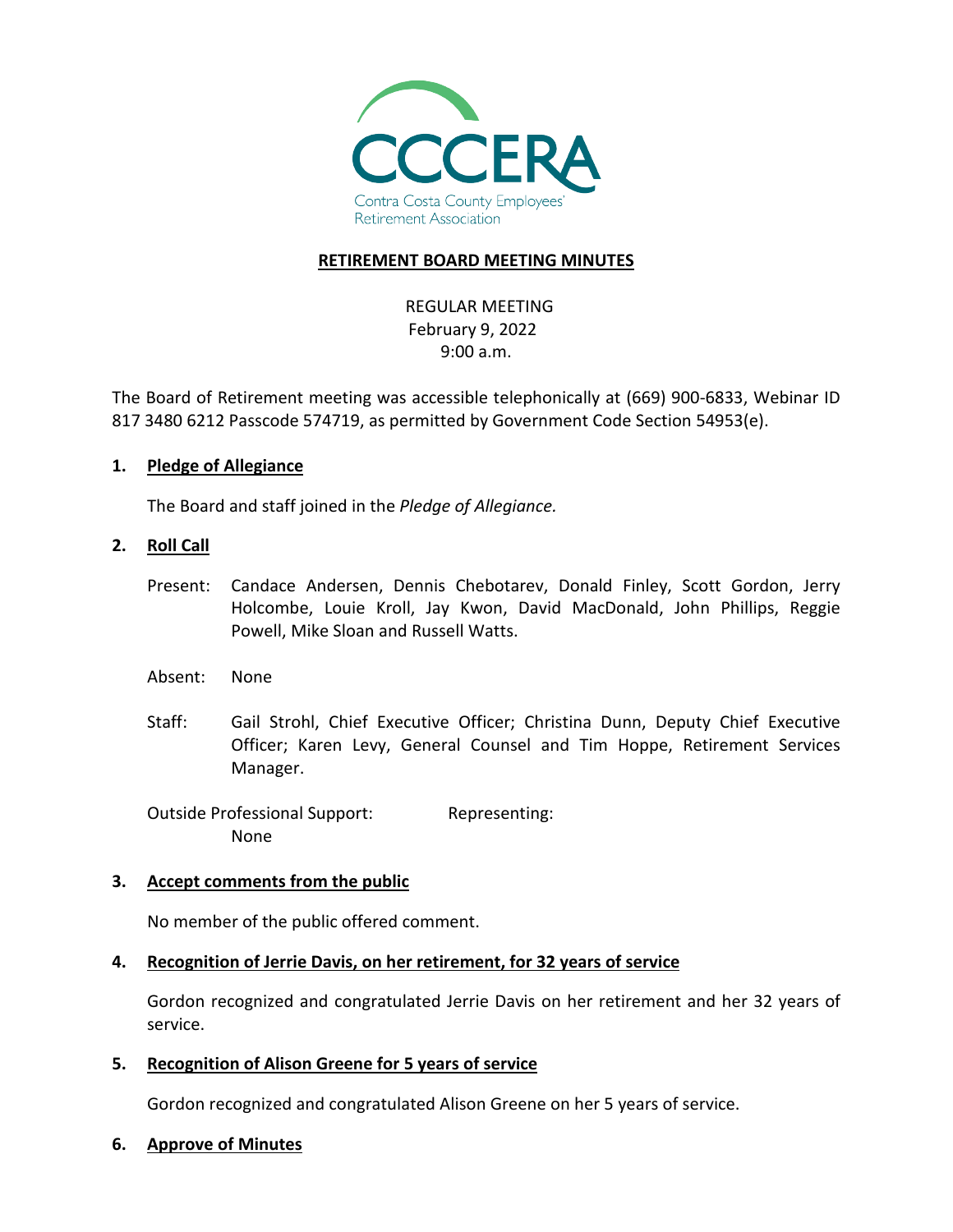It was **M/S/C** to approve the minutes from the January 12, 2022 meeting. (Yes: Andersen, Chebotarev, Finley, Gordon, Holcombe, Kroll, MacDonald, Phillips and Watts).

### **7. Approval of Routine Items**

It was **M/S/C** to approve the routine items of the February 9, 2022 Board meeting. (Yes: Andersen, Chebotarev, Finley, Gordon, Holcombe, Kroll, MacDonald, Phillips and Watts)

### **8. Acceptance of Routine Items**

It was **M/S/C** to accept the routine items of the February 9, 222 Board meeting. (Yes: Andersen, Chebotarev, Finley, Gordon, Holcombe, Kroll, MacDonald, Phillips and Watts)

### **CLOSED SESSION**

The Board moved into Closed Session pursuant to Govt. Code Section 54957.

The Board moved into open session.

- **9.** It was **M/S/C** to accept the Medical Advisor's recommendation and grant the following disability benefits:
	- a. Emily Amott Service Connected (Yes: Andersen, Chebotarev, Finley, Gordon, Holcombe, Kroll, MacDonald, Phillips and Watts).
	- b. Nathan Behrmann Service Connected (Yes: Andersen, Chebotarev, Finley, Gordon, Holcombe, Kroll, MacDonald, Phillips and Watts).
	- c. Kevin Brashem Service Connected (Yes: Andersen, Chebotarev, Gordon, Holcombe, Kroll, MacDonald, Phillips, Watts and Powell).

### **10. Conference with Labor Negotiators (Government Code Section 54957.6)**

No reportable action

### **11. Consider and take possible action to update CCCERA's Conflict of Interest Code.**

It was **M/S/C** to update CCCERA's Conflict of Interest Code. (Yes: Andersen, Chebotarev, Finley, Gordon, Holcombe, Kroll, MacDonald, Phillips and Watts).

### **12. Consider and take possible action to amend the Review of Contracts Policy**

It was **M/S/C** to amend the Review of Contracts Policy including the changes discussed. (Yes: Andersen, Chebotarev, Finley, Gordon, Holcombe, Kroll, MacDonald, Phillips and Watts).

## **13. Consider and take possible action to authorize the Board to conduct teleconference meetings under Government Code Section 54953 ( e ) and to make related findings**